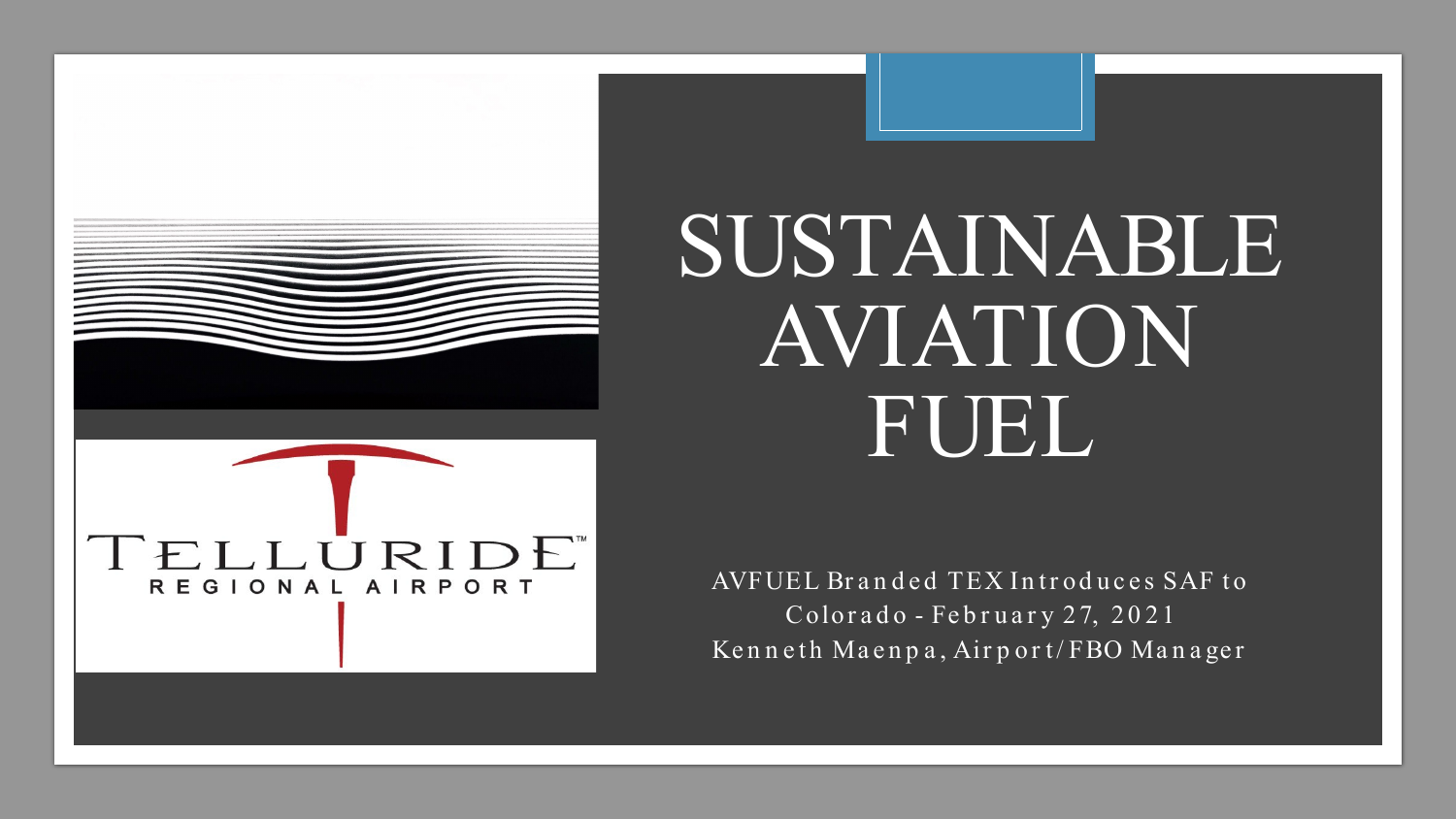## Sustainable Aviation Fuel (SAF)

0 1

0 2

TEX is the first Colorado Airport to receive its first demonstrative delivery of SAF on February 27<sup>th</sup>, 2021

Each truckload of AvFuel's Neste MY SAF provides a 22 metric ton reduction in carbon emissions over its lifecycle, which is equivalent to the amount of carbon sequestered by 28.7 acres of U.S. forests per year. SAF is the most effective way to reduce a flight's carbon footprint; and, in the future,

AVFUEL is the Airports Alternative Aviation Fuels Provider.

Neste: Manufacturer of MYSAF and is made from sustainably sourced, renew able waste and residue materials – such as used cookin g oil an d feed stock gr ow th